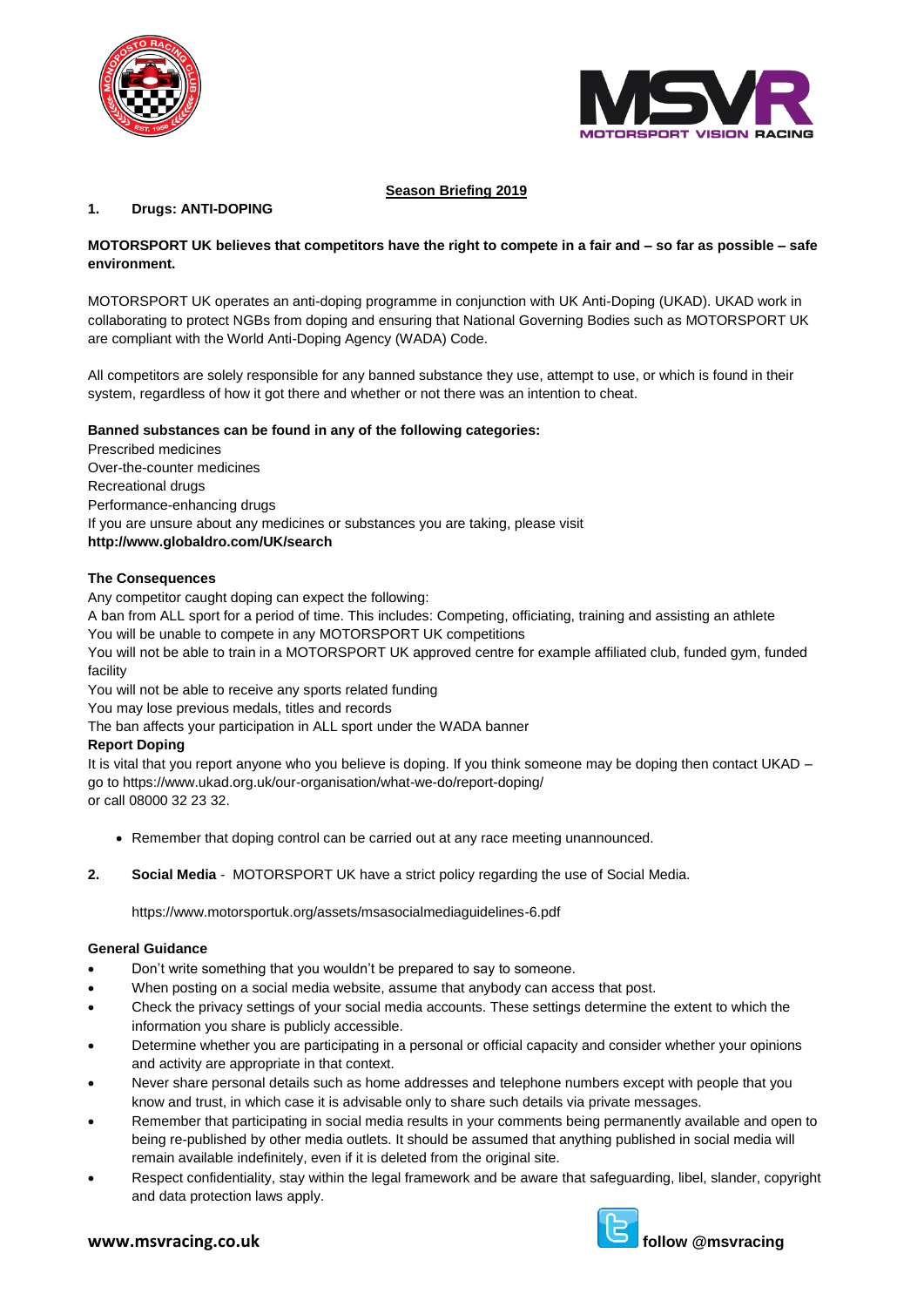



- Be aware that your interaction with social media may attract interest from the wider media, so proceed with caution whether you are participating in an official or personal capacity.
- Never use social media to insult anyone directly or indirectly.
- MOTORSPORT UK Members who hold a position of trust and/or responsibility over young people (ie those under 18 years of age) in the course of their duties should be very careful when interacting with those young people via social media.
- Beware the temptation to use the 'perceived' anonymity offered by some online portals to post unacceptable comments about events or individuals.
- You should be mindful at all times that MOTORSPORT UK regulations and UK law continue to be applicable in the online environment.

**3.** Know when and where to sign on. If you want an upgrade signature give your upgrade card to the staff when you sign on. Pick the card up at the end of the day. Know the time and location of the **drivers briefing** and be there on time! You can be fined for non-attendance.

**4.** Have your helmet and all racewear ready for inspection when the car is scrutineered.

**5.** Be familiar with the procedures for **Protests and Appeals**. It's all in Section C of the MOTORSPORT UK Year Book. There are strict time limits and the costs of Protests and Appeals are in Appendix 1 of the Year Book. MSVR officials (in Race Administration) will give you the correct forms but cannot give you any advice.

**6. Behaviour –** remember that abusive language or behaviour, physical assault, or threats of physical assault are all offences under the general regulations not only by you but by everybody associated with your entry.

**7. Procedures** for Qualifying and Racing will vary from event to event. Make sure you know where you have to be and understand the correct procedure. Be in the right place at the right time! If you have a problem, let your coordinator know.

**8. Race Standing Starts**: Generally, start countdown will commence at the 1 minute signal followed by 30 seconds and then the Green Flag will be displayed for the start of **one Green Flag lap**. Please complete this full lap of the circuit at a sensible speed – approx 4 minutes. Remember, if you have a problem on this lap and fall to the back you cannot take your grid position and must stay at the back.

On returning to the grid, when all cars are in position, the 5 second board will be shown. 5 seconds later the Red Lights will ALL be switched on. When the Red Lights are extinguished the start is given. The start lights are mounted on the gantry.

**9. Practice starts** can only be carried out at the pit lane exit. When leaving the pit lane be prepared for a car to be stopped in this area. Do not stop on the track to practice your start or when approaching the starting grid where there will be other cars and, probably marshals.

**10. Race Rolling Starts**: Cars will assemble on the grid in 2x2 grid formation. When signalled to do so cars will set off on a lap of the circuit behind a Pace Car with Yellow Lights flashing on the roof (outside the UK the roof lights may not be used). From the time when the lights are extinguished (or at a point indicated at the briefing) there should be no more changes of direction (zig-zagging) or acceleration or deceleration. When the Pace Car pulls into the pit lane, the pole position car will maintain a constant pace with cars passing over the grid boxes in 2x2 formation. The start is given when the Red Lights are switched off. Some races will permit passing as soon as the Red Lights go out while others do not allow passing until the start line itself. Remember, if you have a problem on this lap and fall to the back you cannot take your grid position and must stay at the back.

### **11. In exceptional circumstances the race may be started behind the Safety Car.**

In this case its flashing yellow/amber lights will be turned on at the one-minute signal.



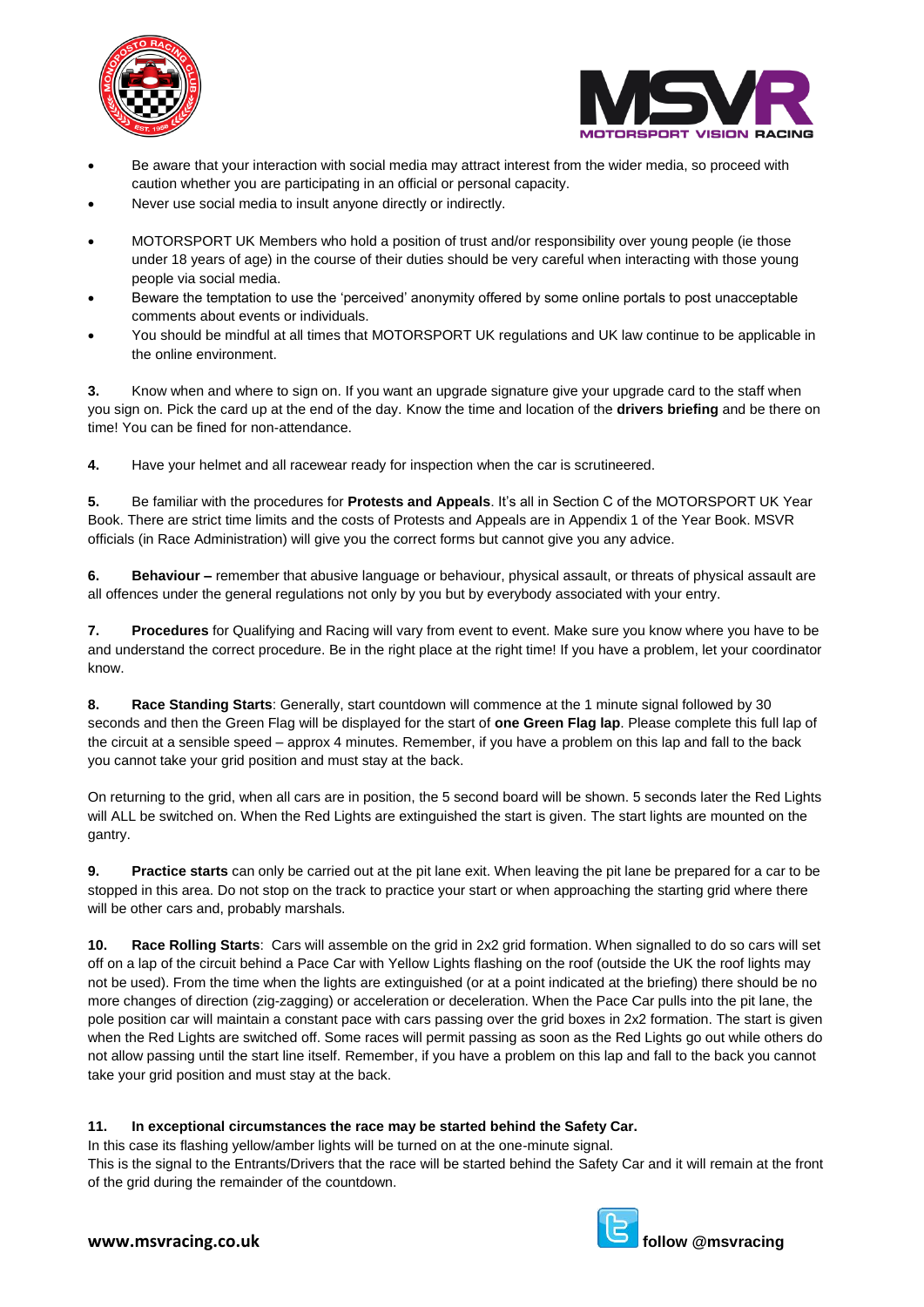



When the Green Flag is shown at the Start/Finish Line, the Safety Car will leave the grid and all cars will follow in single file in grid order no more than 5 (five) car lengths apart. The race will be deemed to have started when the Safety Car leaves the grid and the Green Flag is displayed.

Cars will leave the grid in single file grid order behind the Safety Car under the instruction of the Chief Start/Finish Line Marshal. Cars will remain in single file without overtaking, except that a car that falls behind may regain its grid position if the cars behind it could not avoid passing without unduly delaying the remainder of the field. In this case, Drivers may carefully overtake to re-establish their original starting grid order. If a car falls to the back of the grid, it must remain at the back of the grid.

Racing can commence when the GREEN flag is shown on the line after the Safety Car has pulled off. AT the end of a Safety Car period you can't overtake another car until you pass the Green Flag AT THE CONTROL LINE.

**12. Track limits**: You need to be aware of the track limit regulations and comply with them.

## **MOTORSPORT UK Regulation Q14.4.2**.

Drivers must use the track at all times and may not leave the track without a justifiable reason.

For the avoidance of doubt:

(a) The white lines defining the track edges are considered to be part of the track.

(b) A driver will be judged to have left the track if any wheel of the car either goes beyond the back edge of any kerb or goes beyond the white line where there is no kerb.

Note that Motorsport UK Regulation Q14.4.4 states: 14.4.4. Causing a collision, repetition of serious mistakes or **the appearance of a lack of control over the car (such as leaving the track)** will be reported to the Clerk of Course and **may entail the imposition of penalties** up to and including the disqualification of any driver concerned.



#### **13. Flag signals**:

#### **MOTORSPORT UK Regulation Q15.1**

e) **Yellow flag – Waved**: Danger, slow down sufficiently to ensure that full control of the vehicle can be retained. No overtaking.

(f) **Yellow flag – Double Waved**: Great danger. Slow down considerably. Be prepared to suddenly change from the projected racing line, or take other evasive action including stopping if necessary. No overtaking. (This signal may be supplemented or replaced by flashing yellow light(s), as an added warning).

It must be evident that a driver has reduced speed; this means a driver is expected to have braked earlier and/or noticeably reduced speed in that sector.

For the safety of the marshals, please respect them.

**RED Flag:** Immediately cease driving at racing speed and proceed slowly, without overtaking, and with maximum caution to pits or start line obeying marshal's instructions, and being prepared to stop should the track be blocked.

**Blue Flags**: Please watch for Blue Flags. The onus is on the faster car to pass safely and the slower car should not suddenly change direction.

Be familiar with control flags that may be shown on the control line.

**14. Contact:** Avoidable contact will NOT be tolerated. Penalties may be applied in the event of any avoidable contact.